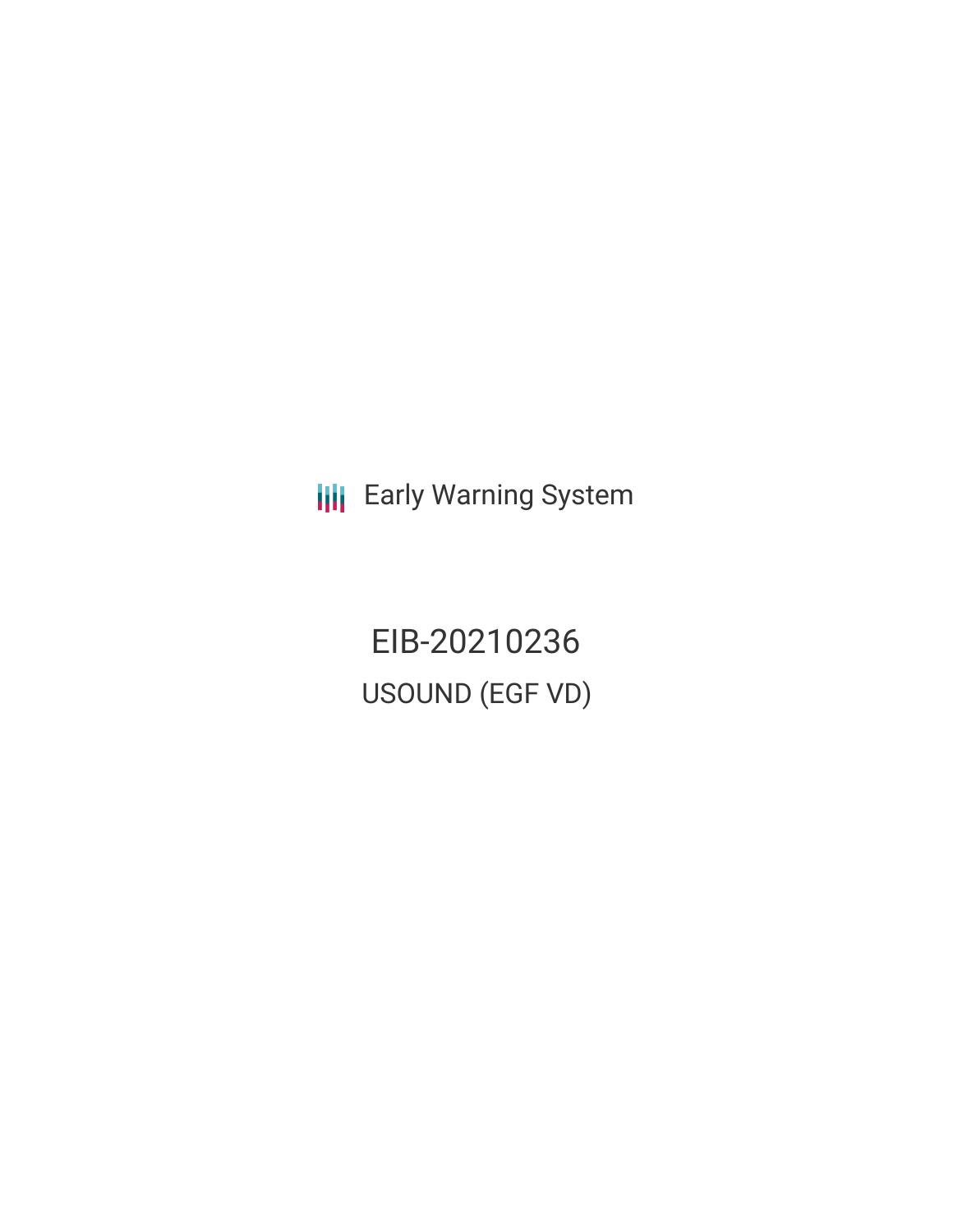| <b>Countries</b>               | Austria                        |
|--------------------------------|--------------------------------|
| <b>Financial Institutions</b>  | European Investment Bank (EIB) |
| <b>Status</b>                  | Approved                       |
| <b>Bank Risk Rating</b>        | U                              |
| <b>Voting Date</b>             | 2021-07-23                     |
| <b>Borrower</b>                | <b>USOUND GMBH</b>             |
| <b>Sectors</b>                 | Industry and Trade             |
| <b>Investment Type(s)</b>      | Loan                           |
| <b>Investment Amount (USD)</b> | \$15.80 million                |
| <b>Project Cost (USD)</b>      | $$34.77$ million               |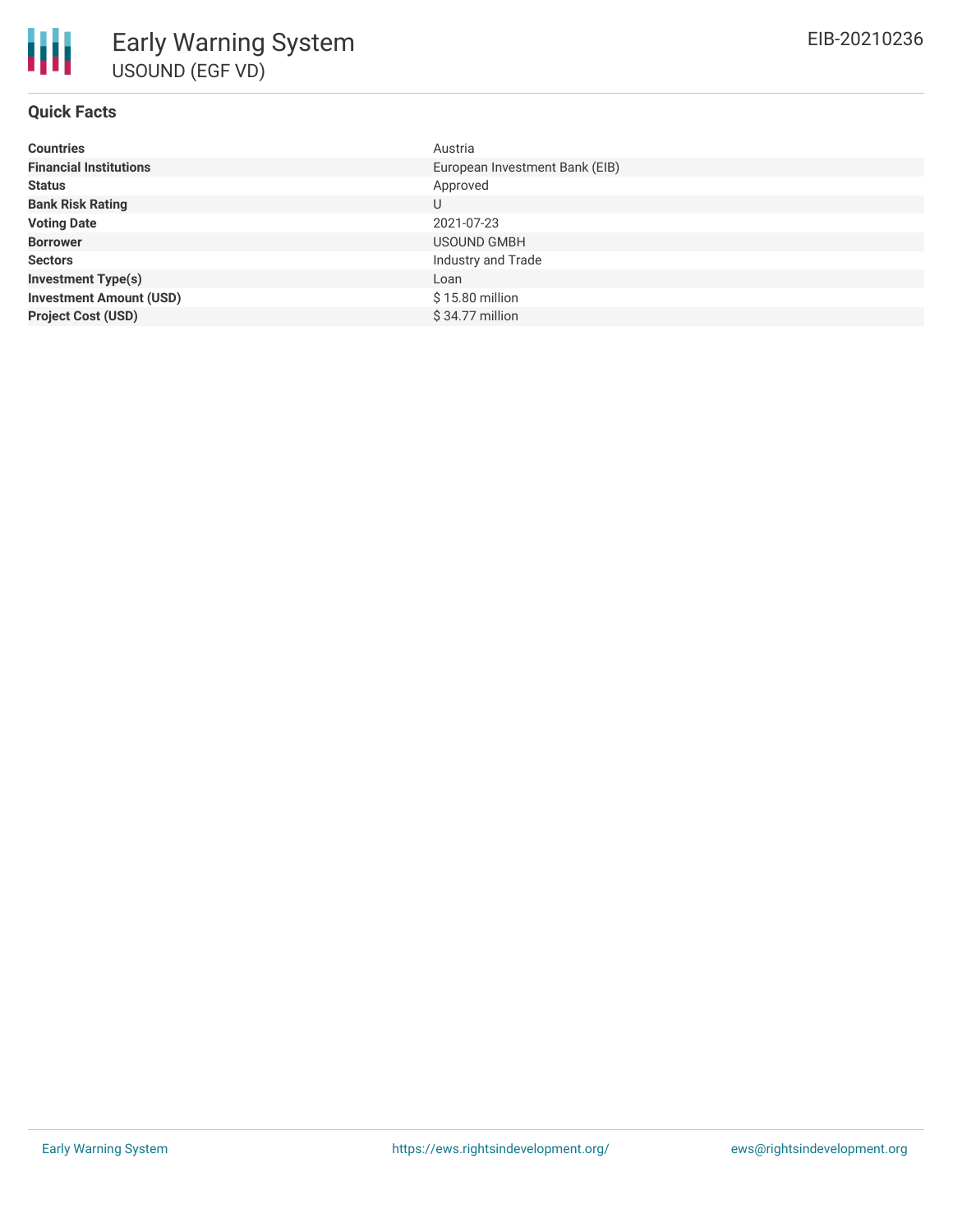

## **Project Description**

According to the bank website, USound is an Austrian company active in the development of MEMS (Micro-Electro-Mechanical Systems) technologies for audio applications. The fabless company offers its silicon-based speakers to be integrated into a variety of personal electronic devices, enabling their miniaturisation and lower power consumption. The objectives of the EIB financing are to support the company to mitigate the impact from the COVID-19 pandemic and to execute its growth investments, mainly in research and development (R&D) and commercial expansion.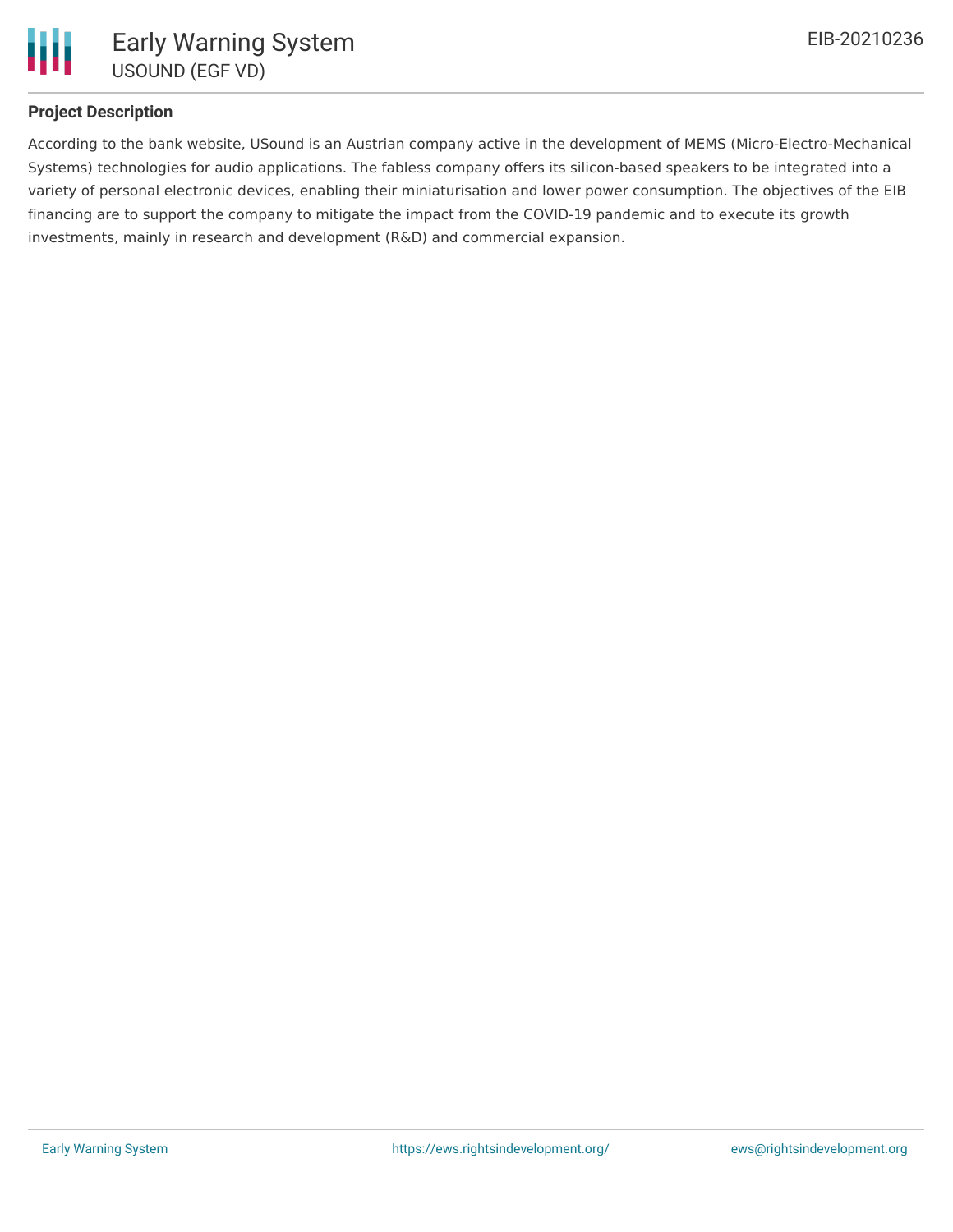### **Investment Description**

European Investment Bank (EIB)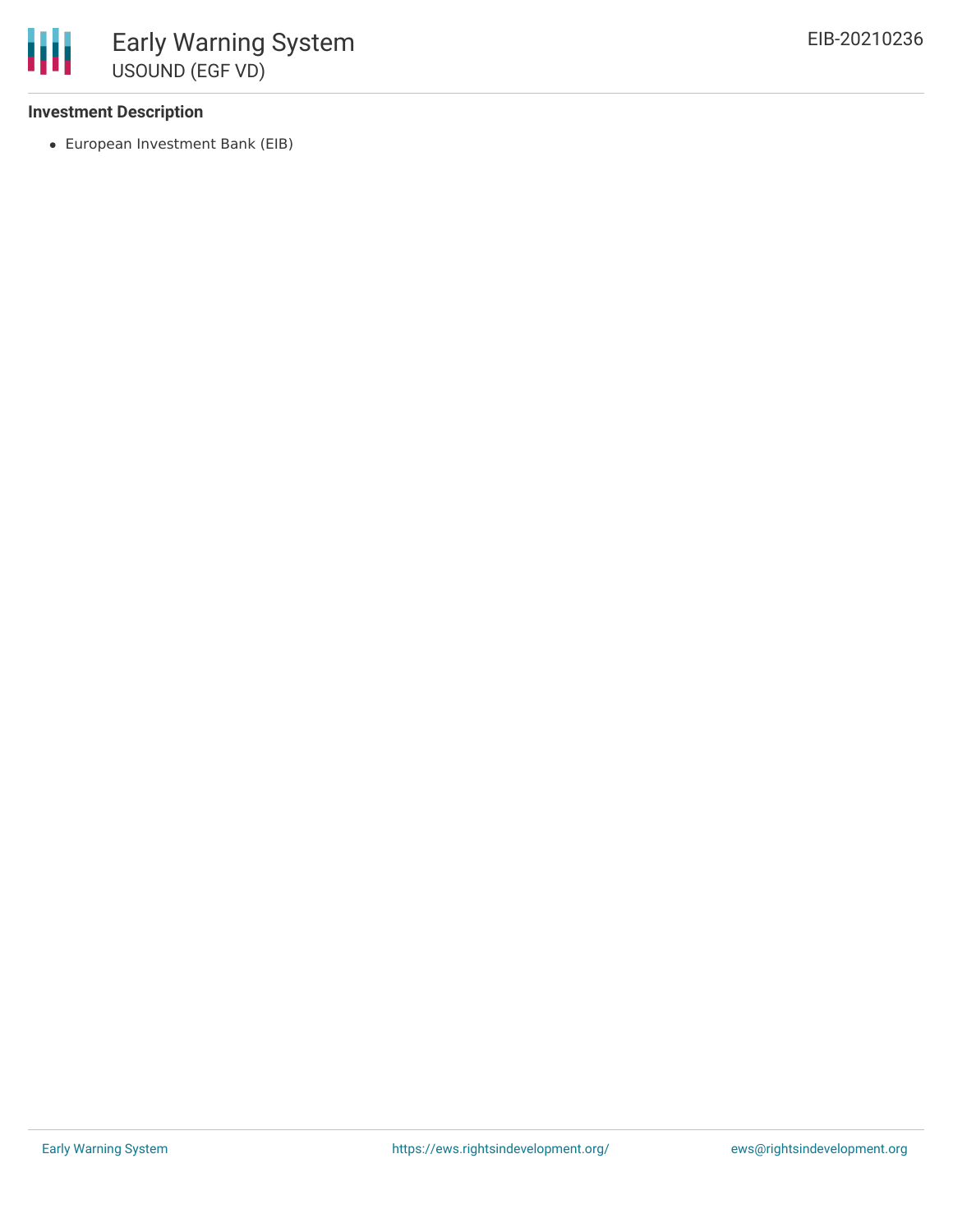

| <b>Private Actor 1</b> | <b>Private Actor</b><br>* Role | <b>Private Actor</b><br>l Sector | <b>Relation</b>          | <b>Private Actor 2</b> | <b>Private Actor</b><br>2 Role | <b>Private Actor</b><br>2 Sector |
|------------------------|--------------------------------|----------------------------------|--------------------------|------------------------|--------------------------------|----------------------------------|
| $\sim$                 | $\overline{\phantom{0}}$       | $\overline{\phantom{0}}$         | $\overline{\phantom{a}}$ | USOUND GMBH            | Client                         | $\sim$                           |